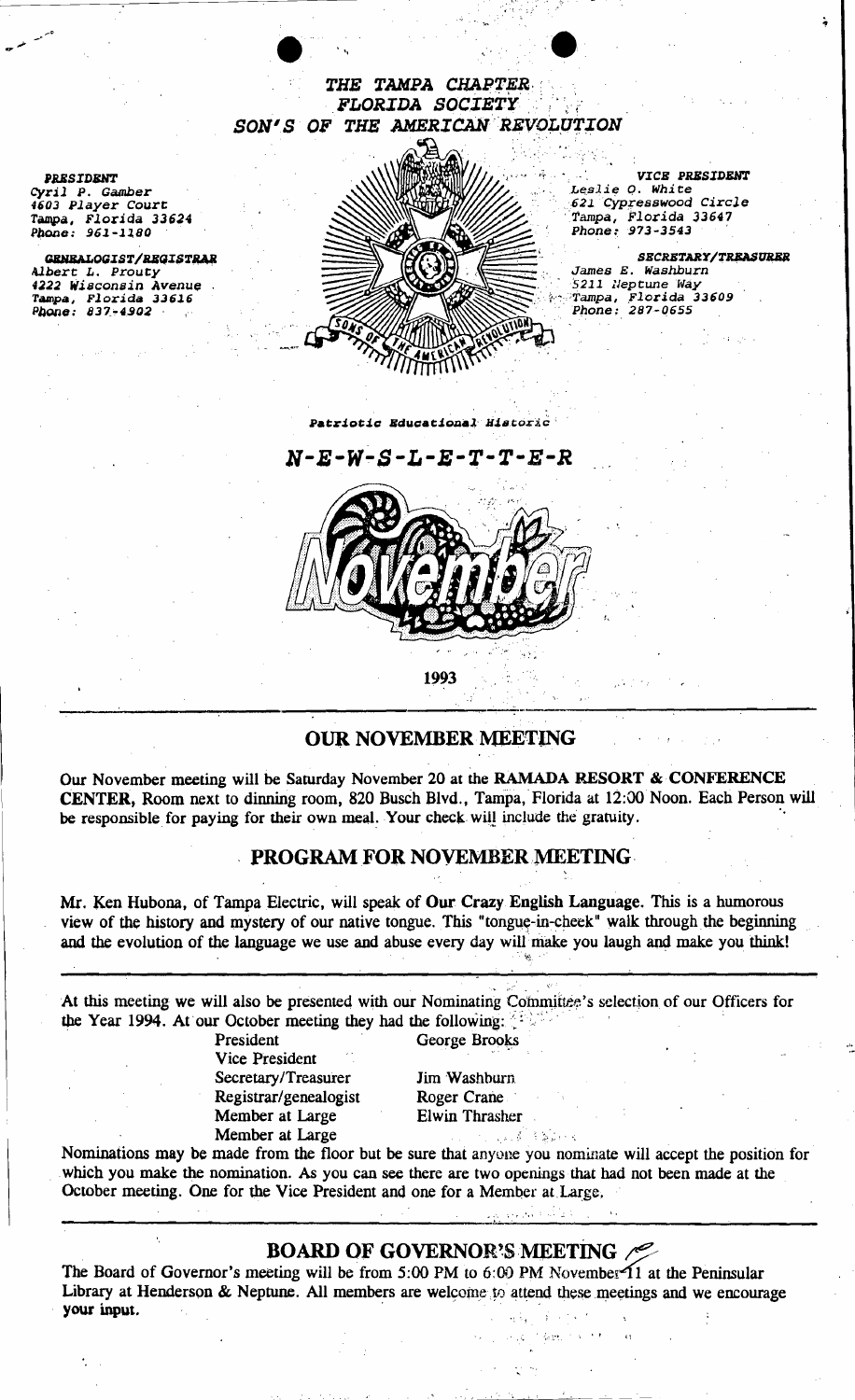| <b>JIM WASHBURN</b><br>5211 NEPTUNE WAY<br><b>TAMPA, FLORIDA 33609-3638</b> | <b>1994 DUES</b>                | <b>EXPOUMAY PAY YOUR 1994 DUES BY MAKING CHECK PAYABLE TO THE TAMPA</b><br>CHAPTER SON'S OF THE AMERICAN REVOLUTION AND MAILING TO: |  |
|-----------------------------------------------------------------------------|---------------------------------|-------------------------------------------------------------------------------------------------------------------------------------|--|
| <b>NATIONAL DUES</b><br><b>STATE DUES</b><br><b>CHAPTER DUES</b>            | \$9.00<br>\$7.00<br>\$10.00     |                                                                                                                                     |  |
| <b>TOTAL</b>                                                                | \$36.00.                        |                                                                                                                                     |  |
| ುವರು ದೀ<br><b>A for John Pacheco Jr.</b><br><b>Roger Crane</b>              | Robert Sumner<br>James Washburn | Nov.2<br>Nov. 7<br>Nov. 15<br>Nov. 24                                                                                               |  |
|                                                                             |                                 |                                                                                                                                     |  |

# TAMPA CHAPTER SAR MINUTES OF THE REGULAR MEETING HELD SEPTEMBER 18, 1993 AT THE RAMADA RESORT & CONFERENCE CENTER, EAST BUSCH BOULEVARD, TAMPA, FLORIDA

There was some conflict at the Ramada regarding where the Chapter was going to be able to hold the meeting since, for some reason, the room which had been assigned to it had been reassigned to another group. That situation eventually being resolved, the meeting was called to order by President Cy Gamber.

The invocation, pledge to the flag and the SAR pledge having been said, Cy called attention to the death this past June 21st of Compatriot James O. Smith, Jr. who had been Chapter Vice President, President, Chaplain, and Chairman of the ROTC Awards, Law enforcement Award and Veterans Affairs Committees. A \$ 10.00 donation to the FLSSAR Endowment Trust Fund has been made in his memory. All SARs present stood as President Gamber spoke a few words in prayer for and remembrance of Compatriot Smith.

President Cy then introduced guests, new members and West Central Regional Vice President Courtenay Crutcher and Mrs. Crutcher.

He announced that Compatriot George Brooks was busy moving into a new apartment at Egypt Lakes and couldn't attend the meeting and that neither could Jim Washburn who is vacationing in Tennessee.

He then called upon Vice President Les White to present to Compatriot Claude Richie a certificate and pin in honor of Claude's 25 year continuous membership in the SAR.

Compatriot Crutcher was then called upon to present to Roger Alan Crane the certificate (national #141181, State #6835) and other accouterments signifying his acceptance into membership of the SAR. Following the swearing-in Mrs. Crane place the SAR rosette in the lapel of Compatriot Crane's jacket and spoke a few words of acceptance of his membership.  $\mathbb{Z}^2 \times \mathbb{Z}^2 \to \mathbb{Z}^2$  . For  $\mathbb{Z}^2$ 

President Gamber noted that the Chapter would be meeting at the Ramada at least through the December meeting and that Mr. John Camenga of the Special Collections Department of the Tampa Public Library would be present at the October meeting to formally accept for the Library the 5 genealogical books purchased by the Chapter as a Friend of the Library. Mr. Camenga is also scheduled to tell the Chapter of the capabilities of the Library in searching for genealogical information. The meeting will be October 16th.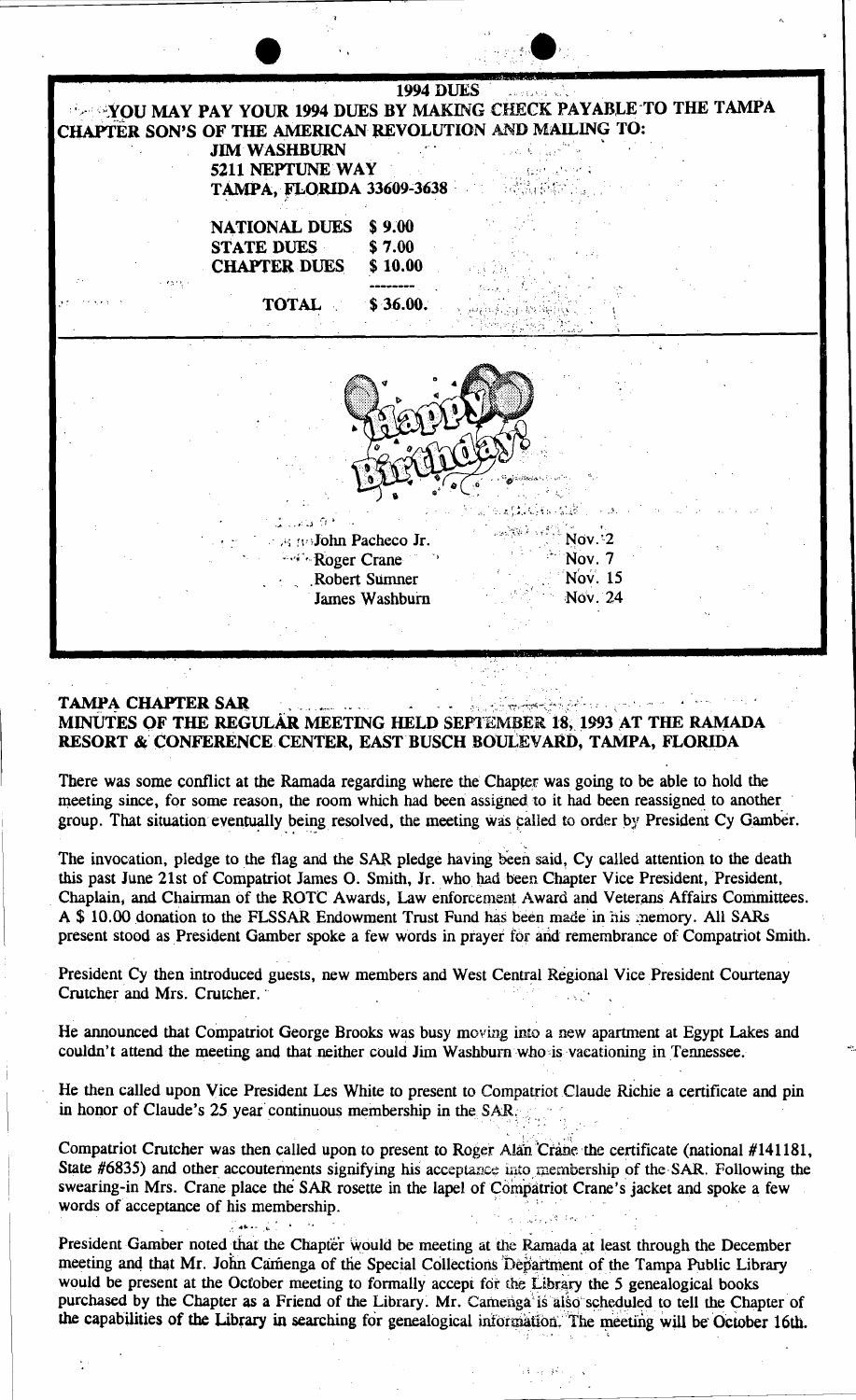Cy also announced that the Channel T would be presenting a Law Enforce Int Award in a joint ceremony with the Clearwater Chapter on October 21st. The 2 awards are to given to FBI agents. He will have more information at the Chapter meeting October 16th. All Tampa Chapter members are urged to attend this ceremony. It will be held at the Holiday Inn, Rt. 60 and 19.

网络阿拉伯糖醛 计可分解 机 The Treasurer's report was given by Cy which showed the Chapter had \$1,261,37 in the treasury. "科技没有得到这个什

The minutes of the May meeting were dispensed with since they were printed in the newsletter.

Cy mentioned that Jim Washburn and Elwin Thrasher presented U.S. Flags to new citizens at the naturalization proceedings held in the West Tampa Convention Center. Approximately 144 flags were handed out.

He has been in contact with Barry Rich who is Chairman of the Eagle Scout Award program. The program seems to be a little slow getting underway this year but Compatriot Barry is pursuing it.

Compatriot Ted Dickerson reported that he had passed along to the Chapter Registrar/Genealogist, Al Prouty the names of some prospective members. Ted also mentioned some recently available sources of genealogical information including the which the Tampa Library now has. He asked if anyone present had any success in contacting other SARs through the NSSAR's directory. Cy remarked that the Chapter had sent out letters of invitation to the Tampa Chapter meetings to SARs who lived in the Tampa area but who were not Chapter members resulting in the transfer to the Tampa Chapter of the Yarnell brothers.

WCVP Crutcher remarked that the Oration Contest which was known as the Douglass G. High Contest is now known as the Joseph S. Rumbaugh Oration Contest. He hoped that the Tampa Chapter would conduct a contest. As a result Compatriot Bob Yarnell said he would take it on and Compatriot Juri Chambars volunteered to help. Cy told of the excellence of the speakers who he saw at the National Congress in Phoenix, particularly the Florida representative. Courtaney added that the Chapter could get reimbursed for in nel much of any expense it had in connection with contest.  $\Lambda^{\rho \prime}$ 

Chairman Martin Miller of the Nominating Committee asked for any suggestions for the Chapter offices but said he had had some success in putting up a slate.

Following lunch Mr. Randy Stevens of Tampa Electric Company's Speakers Bureau using slide projection of pictures from its earliest days to the present, presented a most interesting talk on the history of Tampa. Mr. Stevens s a native of Tampa as were his parents so he certainly knew wereof he spoke. The Chapter presented Mr. Stevens a certificated representing its appreciation for his program.

The SAR recessional and the benediction were said and the meeting adjourned.

Post 10012

 $\chi = -C_0 \Delta^{-1}$ 

 $\frac{1}{2}$  ,  $\frac{1}{2}$  ,  $\frac{1}{2}$ 

The meeting was attended by 13 SARs, CAR (Brian White), Mrs. Crane, Crutcher and Richie and Mr. Stevens for a total of 18.  $\mathcal{F}^{\mathcal{G}}(\mathbf{G},\mathbf{C})$ 

 $\mathcal{A} = \mathcal{A} \cup \mathcal{A}$  , which is a set of  $\mathcal{A}$  , and  $\mathcal{A} = \mathcal{A}$  . Also, the set of  $\mathcal{A}$ Prepared from the video tape of Elwin Thrasher and his written notes and Respectfully Submitted by, 阿拉克松财合理者 化碳二乙 ್ನು ಸಂಪೂರ್ಣವಾಗಿ ಹಾಗೂ ಸಾಲಿ 

and the first of primarily and a

 $\mathbb{R}^{2}$ 

James E. Washburn Secretary

## **TAMPA CHAPTER SAR** MINUTES OF THE REGULAR MEETING HELD OCTOBER 16, 1993 AT THE RAMADA RESORT & CONFERENCE CENTER, EAST BUSCH BOULEVARD, TAMPA, FLORIDA

The arrangements for our meeting went much more smoothly for this meeting than they did for the September meeting. Even though the meeting room originally assigned to us would have been a tight squeeze for our group, as small as it was our waitress arranged for us to use a room just off the main dinning room which was much more commodious.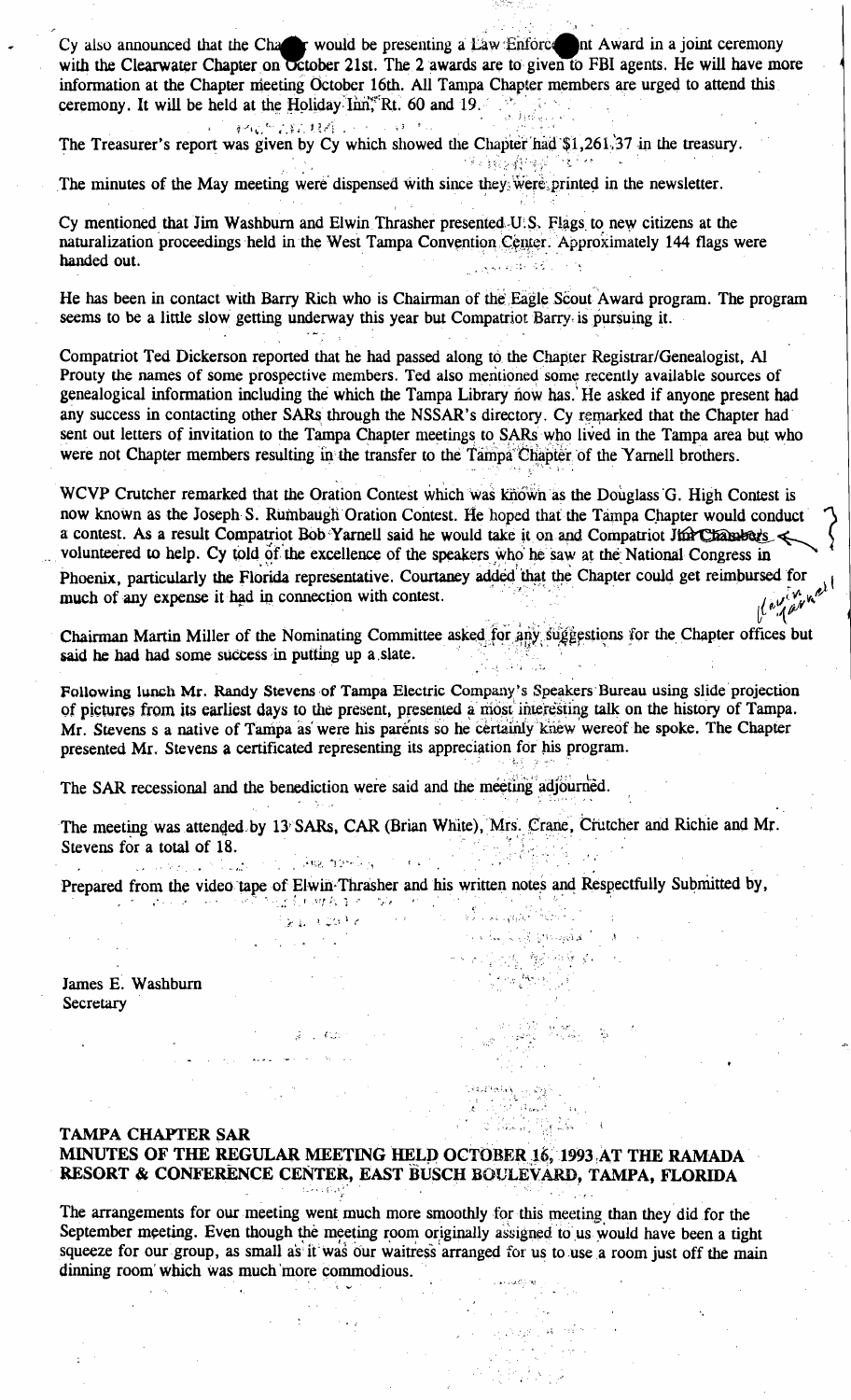#### President Cy Gamber called the meeting to order at 12:10 PM.

Chaplain pro-tem, Jim Washburn gave the invocation followed by Cy leading the group in the pledge of Allegiance to the flag and the SARs in the SAR pledge and introducing guests. The reading of the minutes of the September meeting was waived in anticipation of their being printed in the November Newsletter.  $\mathcal{L}$  in the set  $\mathcal{L}$ 

Treasurer Jim Washburn gave a summary of the Chapter's income and expense:  $1.44$  Burger (  $\sim$ 

| Income               | 626.00    |                            |
|----------------------|-----------|----------------------------|
| Expense              | $-689.00$ |                            |
|                      |           | $\frac{(-1)^{n+1}}{63.00}$ |
| Net Expense          |           |                            |
| Chapter Funds 1/1/93 | 1203.00   |                            |
|                      |           |                            |
| <b>Chapter Funds</b> | \$1140.00 |                            |
|                      |           |                            |

He reported that the Chapter had applied to the Florida Endowment Trust Fund for reimbursement of expenses in the amount of \$136.55. In the past the Chapter has applied for reimbursement of 50% of its expenses in presenting the Chapter and the SAR before the public. In response to the information received at the last FLSSAR Board of Management meeting that 100% reimbursement has been requested for the following:

| ROTC medals & certificates               | $\int$ 5 70.25                                                                                                                                                                                                                                                                                                      |  |
|------------------------------------------|---------------------------------------------------------------------------------------------------------------------------------------------------------------------------------------------------------------------------------------------------------------------------------------------------------------------|--|
| US Flags for presentation at.            |                                                                                                                                                                                                                                                                                                                     |  |
| naturalization proceedings               | $\frac{1}{2}$ $\frac{1}{2}$ $\frac{1}{2}$ $\frac{1}{2}$ $\frac{1}{2}$ $\frac{1}{2}$ $\frac{1}{2}$ $\frac{1}{2}$ $\frac{1}{2}$ $\frac{1}{2}$ $\frac{1}{2}$ $\frac{1}{2}$ $\frac{1}{2}$ $\frac{1}{2}$ $\frac{1}{2}$ $\frac{1}{2}$ $\frac{1}{2}$ $\frac{1}{2}$ $\frac{1}{2}$ $\frac{1}{2}$ $\frac{1}{2}$ $\frac{1}{2}$ |  |
| Allegiance Sunday Alter Flowers \$ 24.00 |                                                                                                                                                                                                                                                                                                                     |  |
|                                          | 17. J.H                                                                                                                                                                                                                                                                                                             |  |
| $\sim 1000$ km s $^{-1}$ M $_{\odot}$    | \$136.55                                                                                                                                                                                                                                                                                                            |  |

Jim called attention to the fact that SAR membership dues were due by January 1, 1994 for the year 1994. He requested that Chapter members pay those dues in 1993. Three members have done so already. The Voluntary \$3.00 Contribution requested for the George Washington Fund by National SAR has not been requested for 1994 so the dues for 1994 for the SAR are:

= = = = = = =

ในแทกเลซี่ยาของเข้าแจ

| .               |       |                    |
|-----------------|-------|--------------------|
| <b>Mational</b> | 17.00 |                    |
| State           | 9.00  | A.                 |
| Chapter         | 10.00 |                    |
|                 |       |                    |
| Total           | 36:00 |                    |
|                 |       | <b>Code Casere</b> |

للسادسة المربي بواعد

Since he was away at the time of the September meeting, he thought it proper to give a brief report of his vacation trip.

Except for the Chapter President and the Secretary/Treasurer there were no other officers present to report.

President Gamber reviewed some of the fees other than the annual dues which are charged by National, State and Chapter. These are in the spring issue of the Florida Patriot except for the Chapter portion. He also mentioned the FLSSAR EMERITUS program as printed in the summer issue of the Patriot. For the Chapter the most significant portion is "A member who is physically, mentally or financially unable to pay his dues . . . his Chapter and State dues are waived and the Chapter is responsible for (his) National dues".

The Chapter has been contacted concerning the American Education Week and the Hillsborough County Teacher of the Year Award. For Chapter members the significant portion of the week is Friday, November 19th. At that time any SAR may go to any Hillsborough County School of his choice to talk to the students regarding his career and his life with the purpose of impressing on the students the importance of staying in school and getting a good education. Anyone interested may find out more about the program from President Gamber.

Martin Miler gave the report of the Nominating Committee. Except for the lack of nominee for Vice President and a Member at Large there is a slate which at present consists of:

| President             | George Brooks  |
|-----------------------|----------------|
| Vice President        |                |
| Secretary/Treasurer   | Jim Washburn   |
| Registrar/Genealogist | Roger Crane    |
| Member at Large       | Elwin Thrasher |
| Member at Large       |                |

Nominations may be made from the floor at the November meeting following which election will be held.